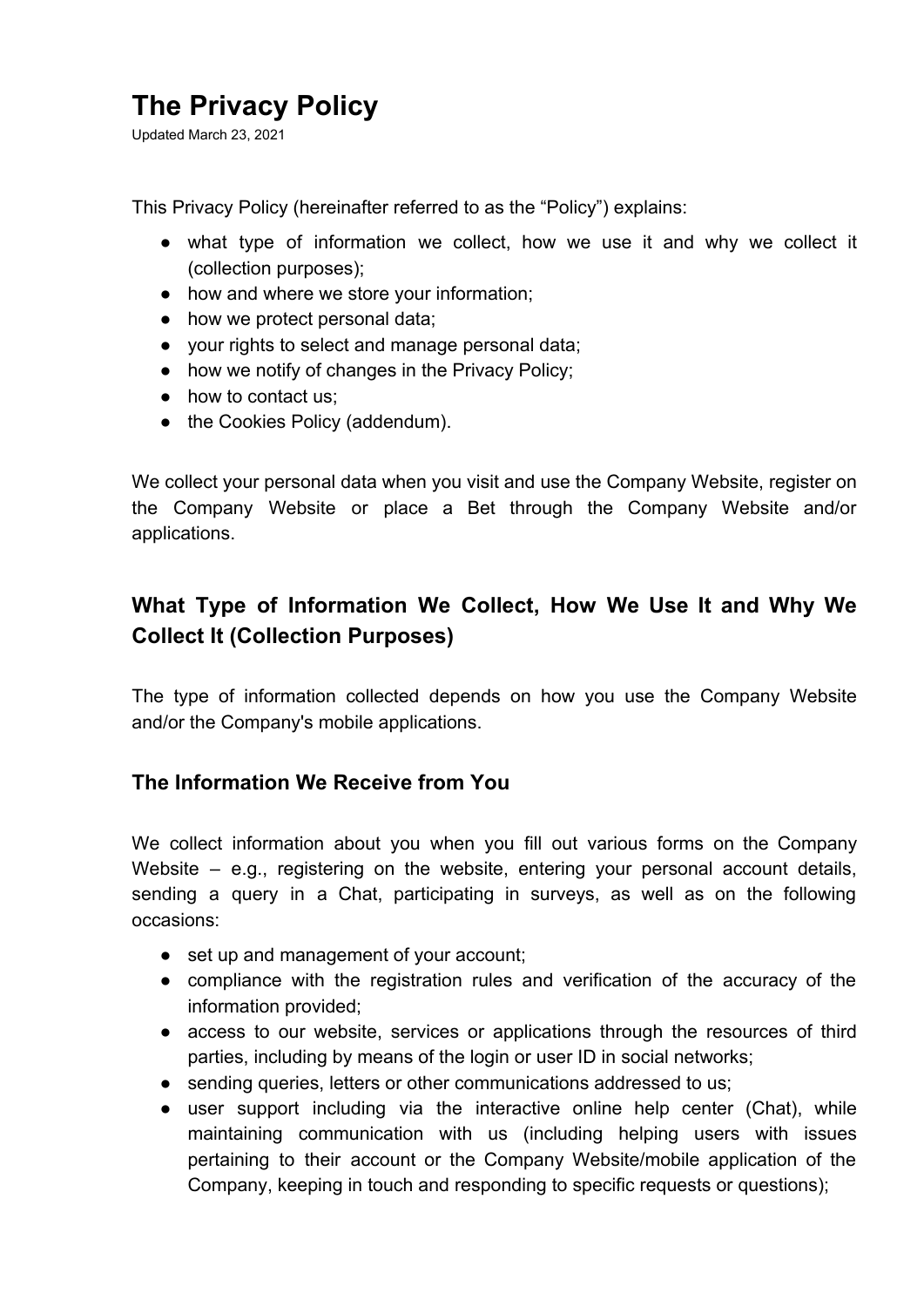● participation in promotions, marketing and publicity activities pertaining to the Company Website and/or the Mobile application of the Company.

We may also collect the following information:

- your preferences;
- your betting history and bid patterns;
- information detected by our systems about any potentially fraudulent or criminal activity or money laundering.

When registering with the Company Website (including through the mobile application of the Company) we ask you to provide the following information necessary for the use thereof:

● your mobile telephone number or e-mail address.

We do not collect information about your payment methods or other financial information (e.g., a bank card or an electronic wallet). This data is collected by the payment systems integrated with the Company Website. In accordance with the recommendations of Payment Card Industry Security Standards Council, customer card details are protected using Transport Layer encryption - TLS 1.2 and application layer with algorithm AES and key length 256 bit.

We do not collect or process information on the race or nationality of the users, their political views, religious or philosophical beliefs, health status, or sexual preferences.

You have the right to independently determine the type and extent of information you are willing to provide. Yet, be advised that in the event that you decline to provide us with all the necessary information we will not be able to deliver the requested services.

To ensure a safe and fair environment, resolve disputes, investigate and eliminate fraud and illegal conduct, to verify the compliance with both the law and our agreements and rules, we may request the following additional information:

- for establishing your identity and/or verification of your age, your identification documents;
- for verification of your address, a bank statement, utility bill, or other documents;
- for the validation of a payment transaction or a withdrawal of funds, the documents requested by our partners - payment systems or agents, in accordance with the professional requirements for combating money laundering and illegal financial transactions.

## **Automatic Collection of Information**

If you use the Company Website and/or the mobile applications of the Company, the following information is automatically collected: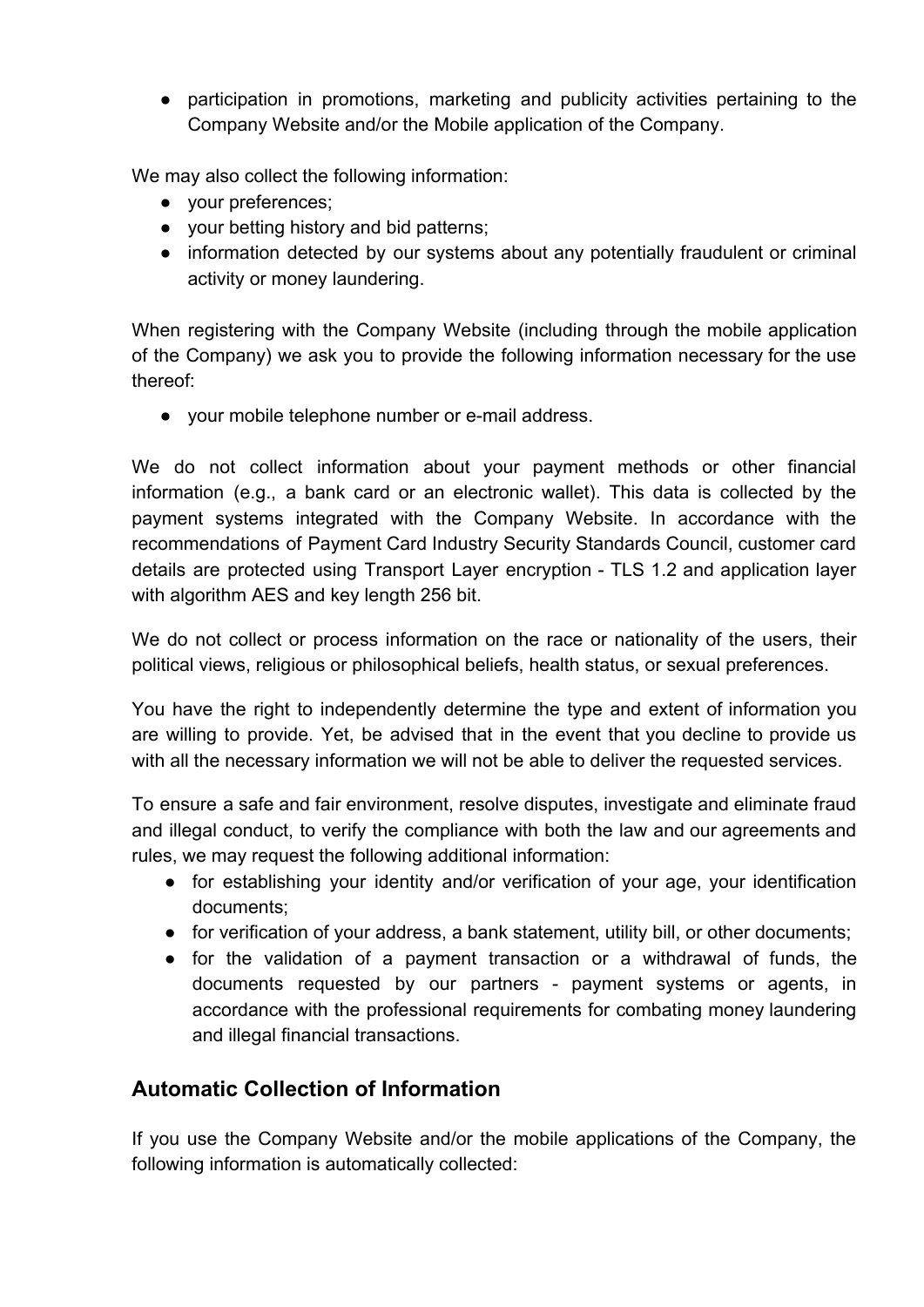- your IP address;
- mobile and other hardware or device identifiers;
- Browser information and your preferred language;
- referring and exit pages, including landing pages and pages viewed;
- details about how you use the Company Website and/or the Company's mobile applications.

We may also collect and store information locally on your device using various mechanisms like cookies, browser web storage (including HTML 5), and application data caches.

## **How We Use Information About You and Why We Do It**

We collect, use and process information about you to provide you with our services available on the Company Website (including through the mobile applications of the Company), as well as for other purposes, including:

- updating the users' data;
- monitoring your gambling patterns and identifying possible violations of the responsible gaming principles;
- monitoring the compliance with the established limits on deposits;
- activation or authentication of bids, the record of your bet history and statistics;
- sending out offers and promotions (with your consent);
- delivery and evaluation of the effectiveness of advertising;
- recording your preferences and dynamic delivery of content;
- developing loyalty programs;
- improvement and development of the Company Website, Mobile application of the Company and the management thereof;
- collection and preparation of statistics, delivery of statistical reports, analytics and analysis of the use of our services by you and other clients;
- monitoring gambling activity;
- announcing important changes introduced to the Company Website and/or the mobile applications of the Company, technical updates, and amendments to the Client Agreement;
- measuring the operation of the Company Website and/or the mobile applications of the Company;
- identifying, diagnosing and fixing errors on the Company Site and/or the mobile applications of the Company;
- delivery of software updates to you and other clients;
- compliance with legal and regulatory requirements;
- prevention of offenses;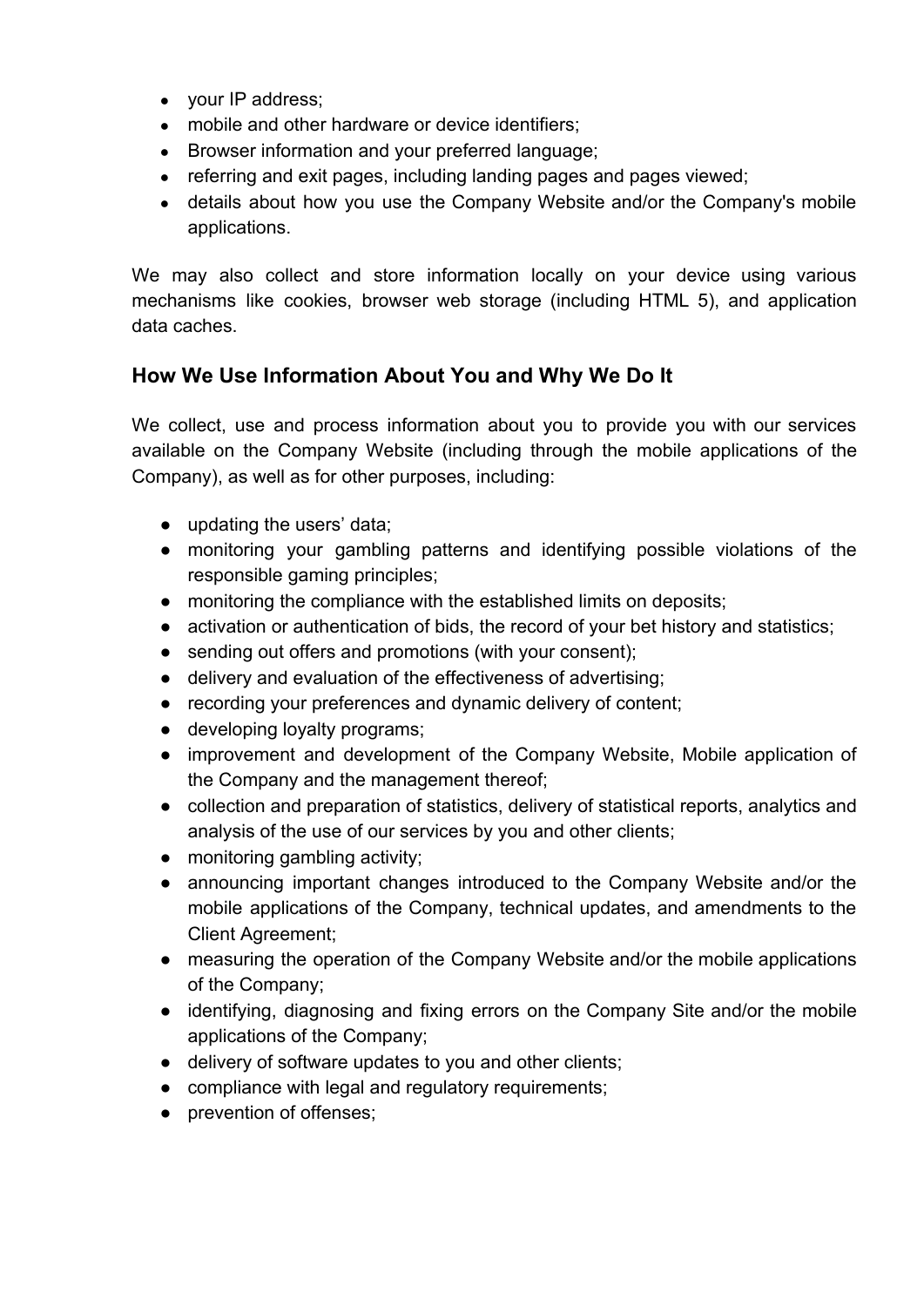● ensuring a safe and honest service environment, resolving disputes, investigating and eliminating fraud and illegal conduct, compliance with the legal requirements and with the agreements and rules of the Company.

We do not sell your personal information to third parties.

## **Information Sharing**

We do not disclose to third parties for their own use your personal data which may serve to reveal your identity (your name, email address, mailing address, etc.), without your consent. In exceptional cases when it is required by law, essential to protect our rights or the property or business of our clients or third parties, we may provide personal information to third parties in the scope not exceeding that which is required by law or justified by the purpose.

We may disclose to third parties only anonymous or aggregated information, as well as other data which cannot serve to reveal your identity (e.g., gaming statistics).

For the purpose of collecting or processing personal data for our internal needs (e.g., for conducting market research) we may hire third parties in your home country or abroad, including outside of the European Economic Area (EEA). The personal data collected or received by third-party agents or service providers may be used by such entities only in our interests and for the purposes specified in the Policy.

In the event of a reorganization, merger, sale or bankruptcy of the Company we may pass all the collected information to a relevant third party and undertake to obtain your consent if required by law.

We may need, for the purpose of delivering our services, to transfer data (including your information) to other firms within our group of companies. You can obtain information concerning our group of companies by contacting our support service either via Chat or e-mail.

We do not control the information sent from your browser to third parties who obtain information during their normal online activities (e.g. analytical companies or advertising networks). In the event that social communication technologies from third parties are integrated on the Company Website or our applications (for example, the LIKE button in Facebook), such third parties may collect information when you use the Company Website and/or our applications.

We do not control nor assume any responsibility for any third party websites that contain illegal or defamatory content and that might include a link to our websites or URLs. We do not accept any responsibility from third party websites that contain content such as, but not limited to: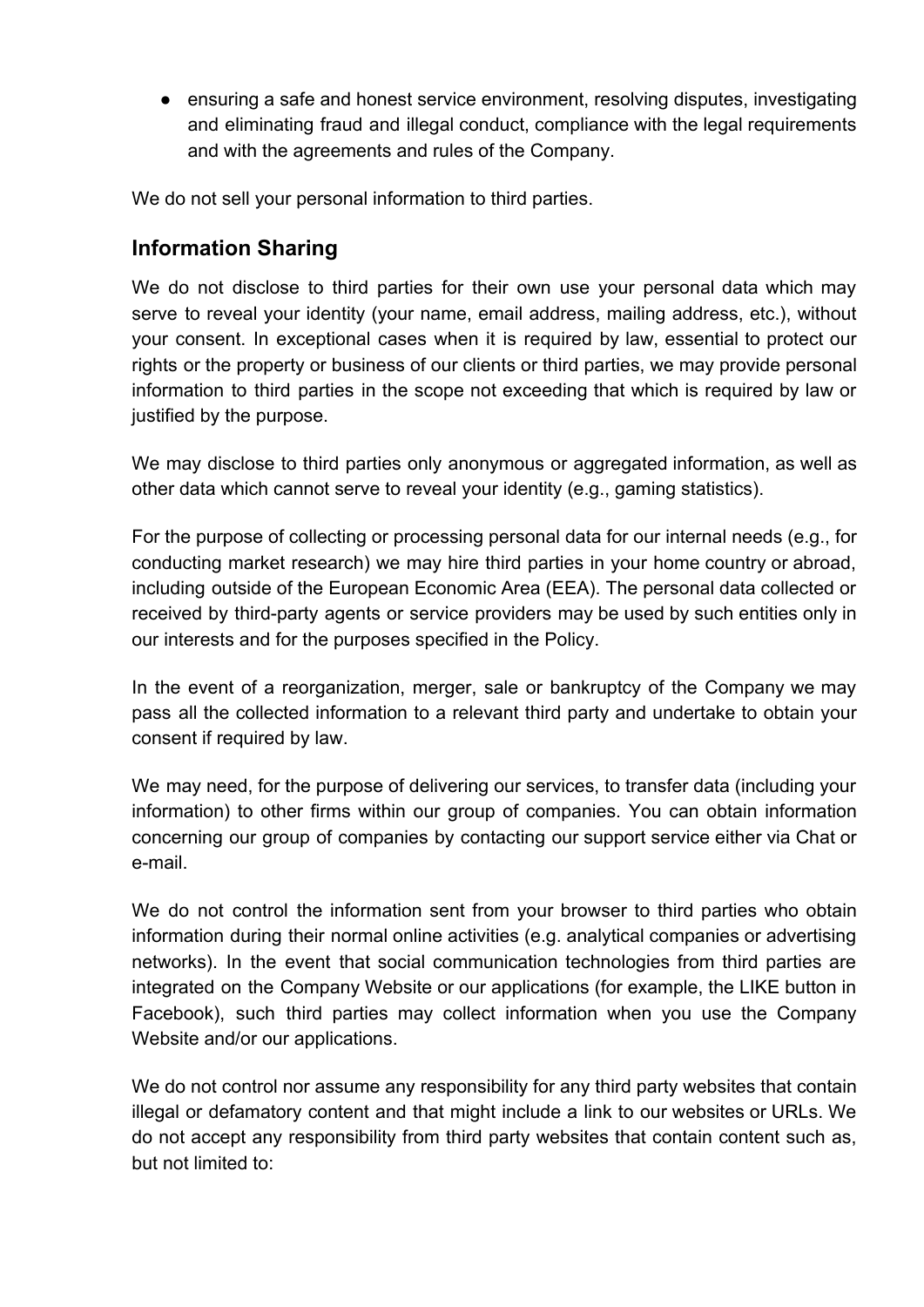- 1) Adult Entertainment;
- 2) Child Pornography;
- 3) Drug Paraphernalia;
- 4) Internet Gun Sales;
- 5) Unlicensed Forex brokers;
- 6) Sexual Encounter Firms;
- 7) Unlicensed Money Transmitters;
- 8) Ammunition Sales;
- 9) Escort Services;
- 10) Firearms/Fireworks Sales;
- 11) Government Grants;
- 12) Home Based Charities;
- 13) Loans or other financial services;
- 14) Pharmaceutical Sales;
- 15) Pornography;
- 16) Telemarketing;
- 17) Tobacco Sales.

## **Statistics**

We use statistics to find out the ways in which our clients use the Company Website or our applications. This information assists us in improving our Company Website and applications and deliver improved services to our clients. We obtain information on statistics from third parties who collect information about which pages you view, the amount of time you spend on each of them or on the Website in general, the way you access the site and the links you clicked on prior thereto. Such information is collected using cookies that do not store your personal data, such as name, address, etc.

If you use our applications on your mobile devices, we receive the statistics on downloads and launches of our applications from the App Store, Google Market and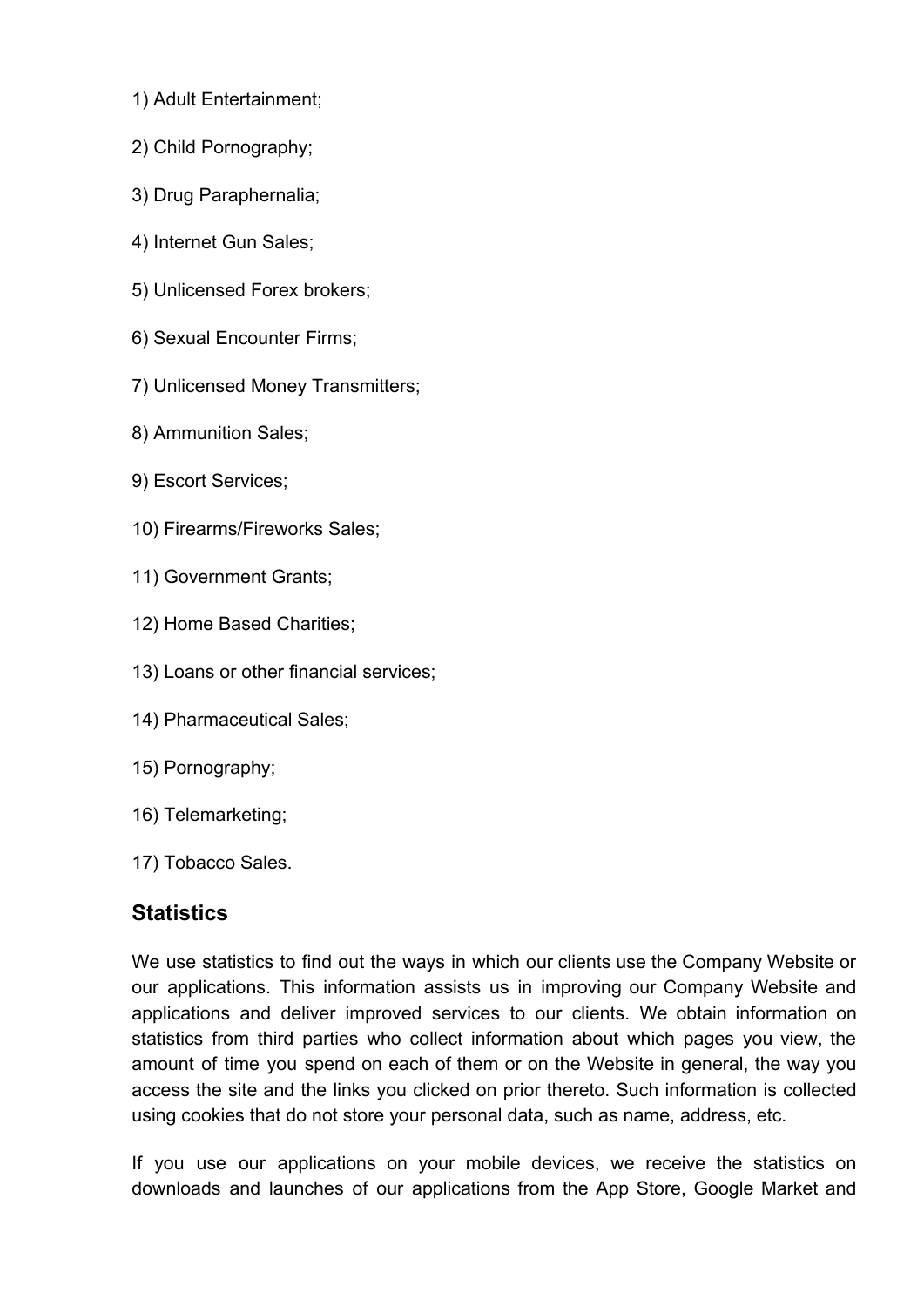other mobile platforms providers. We do not receive your personal data from mobile platforms.

Third-party analytical services integrated into our products may share with us the information they collect when connected to us and the information they collect independently on various websites. Many such companies collect and use information in accordance with their own privacy policies.

## **IP Addresses**

An IP address is an address assigned to the computer when it goes online (on the Internet). We do not have access to any personal identification information, yet, our software uses IP addresses but only with the purpose of collecting and analyzing the data on the number of clients from a certain territory. We also use your IP address to help diagnose our server problems or for administering our website.

## **Marketing**

We may contact you regarding promotions, products or services that may be of interest to you, but only if you have granted your consent to receiving such marketing communications. You can update your marketing preferences, as well as decline receiving notifications at any time through our support service.

We may also perform a certain profiling of you and your activities in relation to our services in order to send you more suitable marketing communications. This profiling will be carried out based on the use of the Company Website and/or applications. You can cancel profiling at any time through our support service.

## **How and Where We Store Your Information**

Information is collected by our Company (referred to as the Company). The activities of the Company are governed by Curaçao eGaming.

The personal data collected by us may be stored and processed for the purposes set forth in the Policy, in any country where Company, its subsidiaries or third-party agents operate. By using the Company Website and/or our applications you acknowledge the possibility that your personal data could be transferred to recipients in other countries that may not provide the same level of privacy protection as do the laws of your country of residence or citizenship.

We retain your personal data for the duration necessary to provide you with the Services. Accordingly, your personal data must be retained for up to 7 years from either the closure of your account (if applicable) or the last time you have contacted us. If your personal data is no longer in need of processing we will delete it. However, please note that we may be subject to legal or regulatory requirements for the storage of personal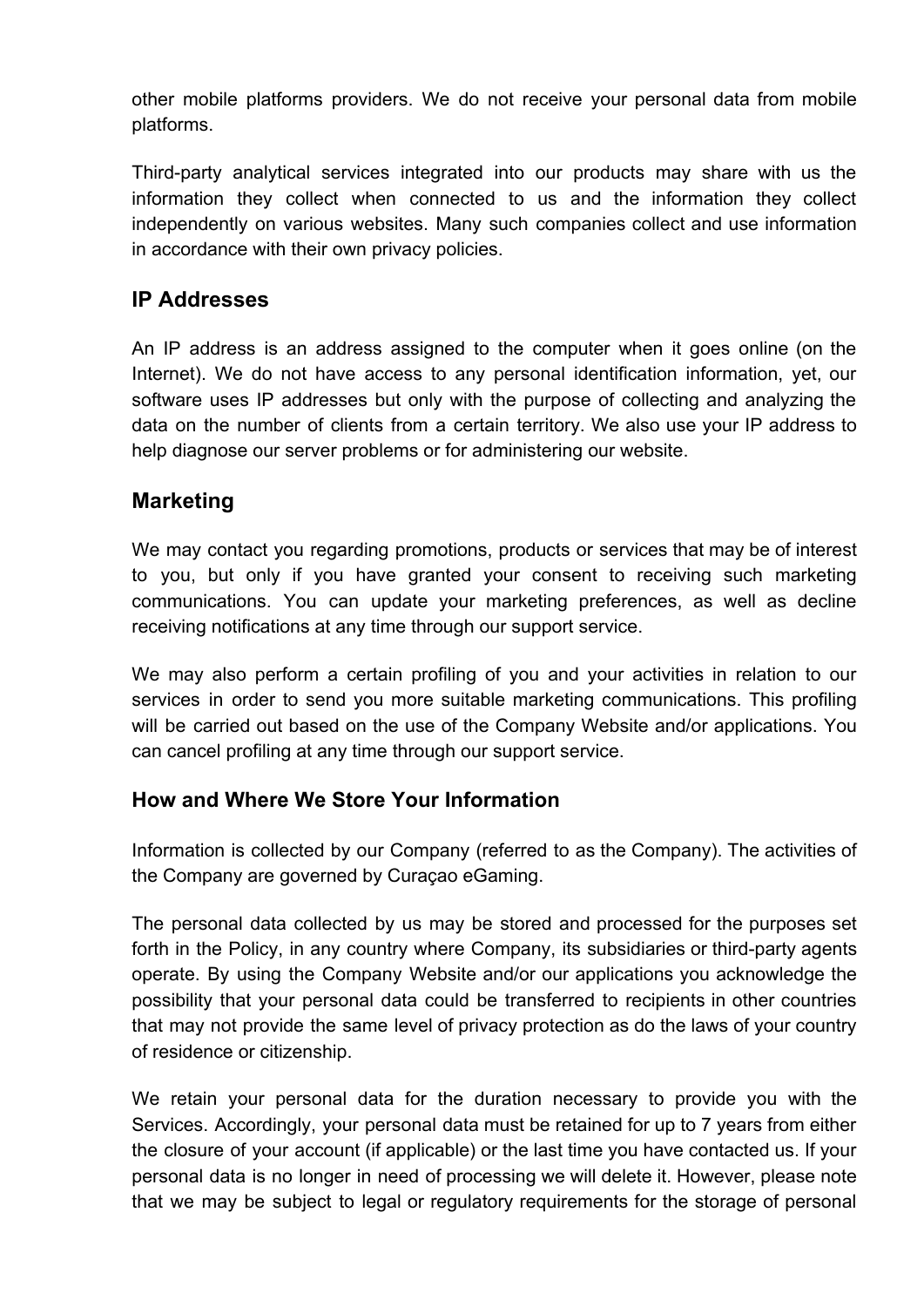data for a longer period, in particular in accordance with any applicable statutory limitation period.

## **How We Protect Personal Information**

Protecting information on our clients is the most important task for us, and we take a number of steps in this regard, including encryption of important financial information. Yet, there is no such thing as absolutely reliable protective measures. This means that we cannot guarantee the security of your information and that we assume no responsibility for the unauthorized use thereof.

You accept inherent risks by providing information and operating online through the Internet and you shall not hold us responsible for any breach of security unless such breach of security is due to the fact that we failed to provide the appropriate technical and organizational safeguards in accordance with the requirements for the protection of personal data.

## **Children**

Protecting the privacy of children online is extremely important to us. Our Company Website and applications are intended for the use by individuals over 18 years of age only. To verify the information provided to us we request additional information pursuant to the Policy.

## **Your Rights with Respect to Selecting and Managing Your Personal Data**

You have the following rights with respect to your personal data:

- the right to access your personal data stored by us;
- the right to obtain certain personal data in a machine-readable format (for example, in Microsoft Excel, Adobe Acrobat, or similar);
- the right to object to processing;
- the right to correct inaccurate personal data;
- the right to erase certain personal data in the following circumstances: if we no longer need to process it; when you withdraw your consent thereto; when you object; when your personal data was illegally processed; or when the deletion of your personal data is required in accordance with a legal obligation;
- the right to request an explanation of the logic used by us in making decisions concerning you solely by automated means;
- the right to complain to your national data protection regulator;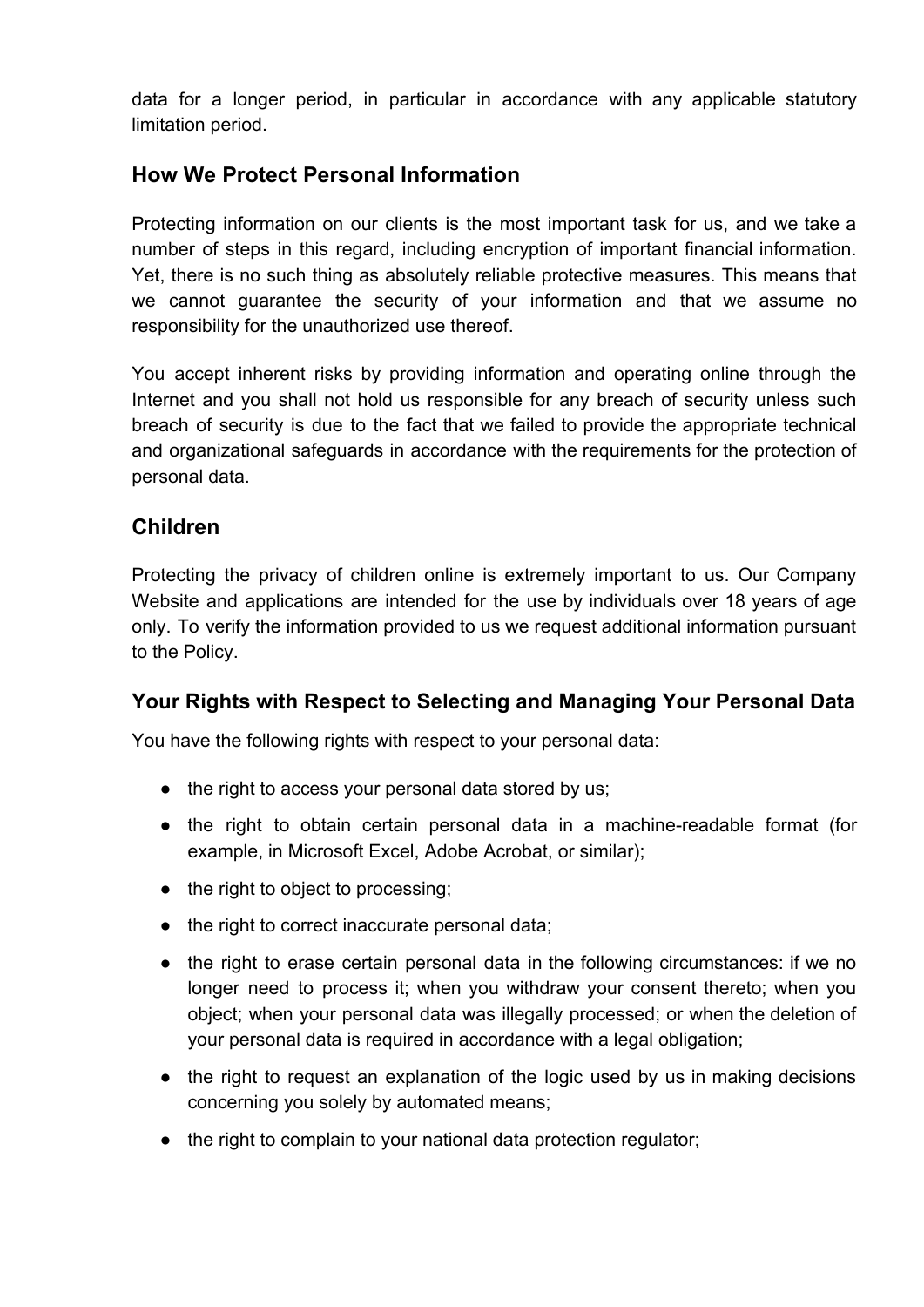- when we specifically requested your consent to the processing of your personal data and do not have other legal basis for being certain that you have the right to withdraw such consent; and
- the right to object to direct marketing either by refusing direct marketing through contacting the support service or by rejecting the appropriate communication. You also have the right to object to any profiling to the extent that applies only to direct marketing.

You can also view and update your preferences with the assistance of our support team. If the basis for collecting and using information about you is your consent, you can revoke such consent at any time. To contact our support service, use the Chat. Please be aware that while we make every effort to satisfy your requests in regard to your rights, such rights are not absolute rights. This means that we may be forced to reject your request or satisfy it only in part.

When you make a request regarding your rights, we will need to verify your identity. We may also ask you to clarify your request. If we receive duplicate requests or have reason to believe that these requests are unreasonable, we reserve the right not to respond.

You can deactivate your account or have the personal information associated therewith deleted by contacting our support service. In this case, you will lose access to our services associated with this account. Please be advised that the Company may store the information necessary to resolve disputes, comply with our User Agreements or protect our legal rights, as well as to comply with technical and legal requirements and restrictions related to security, fair business practices and the use of our products. In all other cases, we will store your information for as long as it is reasonably necessary to provide you with our services, create and improve our products, comply with the law and conduct our business activities.

You can also adjust your browser settings to block certain types of online tracking, such as cookies (for more details, see the Cookie Policy addendum to the Policy, which is an integral part thereof).

If you are not certain of your rights or are concerned about the way your personal data may be processed, you can contact us through our support service: send a message to the Chat.

## **The Right to Apply to An Authorized Data Protection Body**

If you live in the EU or are an EU citizen, you have the right to contact an authorized body regulating the protection of confidential data in your area. You can find the contact details of authorized bodies regulating the protection of confidential data in the EU at [ec.europa.eu/justice/data-protection/bodies/authorities/index\\_en.htm .](mailto:support@betmaster.com)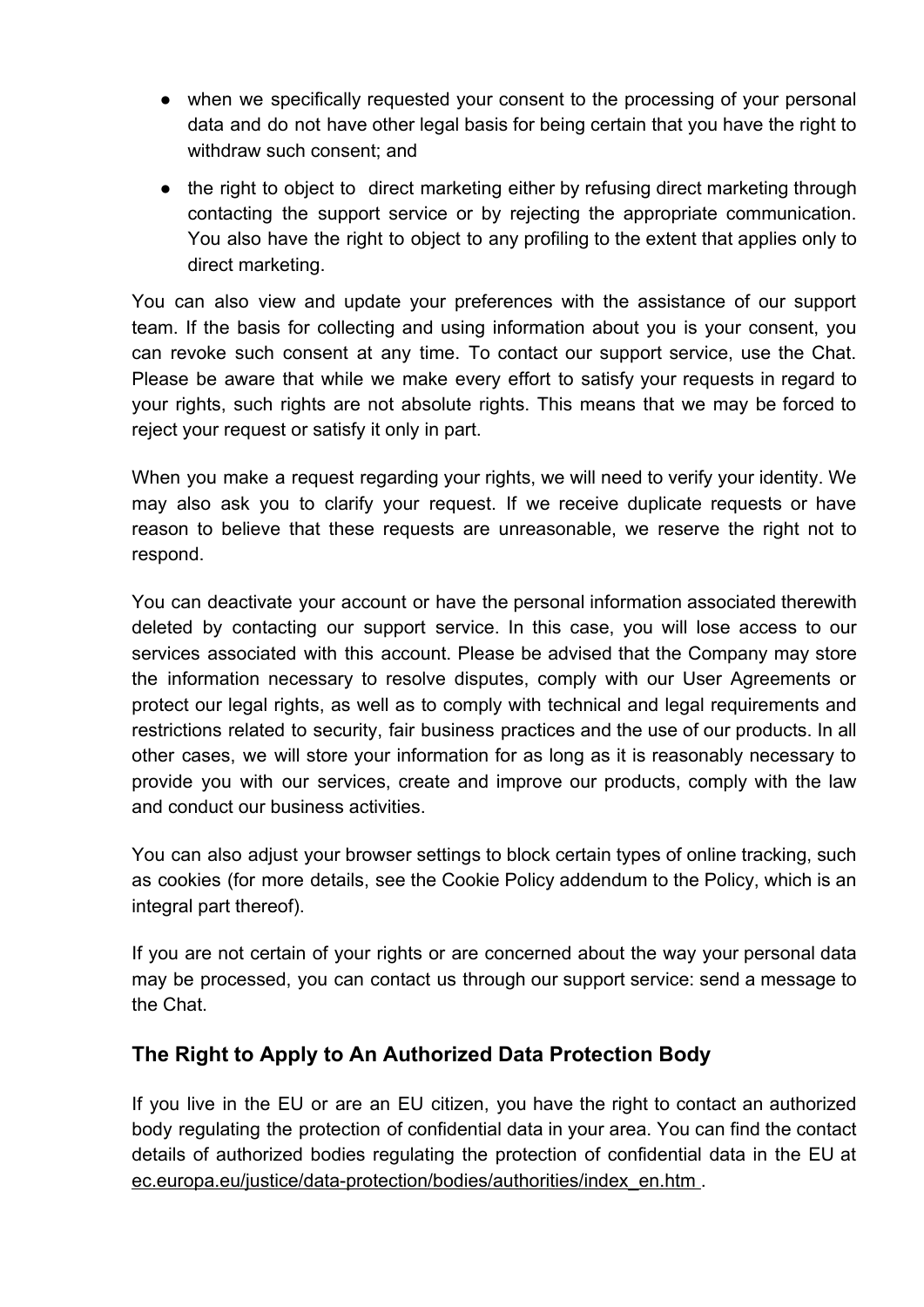## **The Method of Notifying Our Clients of Changes to the Privacy Policy**

From time to time, we may make changes to the Policy; therefore, we recommend that you review it regularly. We reserve the right to autonomously decide on the methods of notifying you of amendments to the Policy, including a decision not to give special notifications, except by publishing a new version of the text of the Policy on the Company Website. If, pursuant to the current legislation on the protection of confidential data, we are required to provide you with an extended notification or to obtain your permission to make said changes, we will comply with such requirements.

The date of the last update of this Policy is indicated at the top of this document.

This Policy is an integral part of the Client Agreement. You can read the text of the Client Agreement in the "Rules" section on the Company Website.

The original text of the Policy is written in English. Translations into any other languages are based on the original text in English. The original text in English shall prevail, including in the event of a discrepancy between the original text of the Policy in English and the texts thereof in other languages.

#### **How to contact us**

In the event that you have any complaints or questions about the Policy, contact us through the support Chat. To send a message in the support Chat, go to your account, select HELP DESK from the menu and send your message.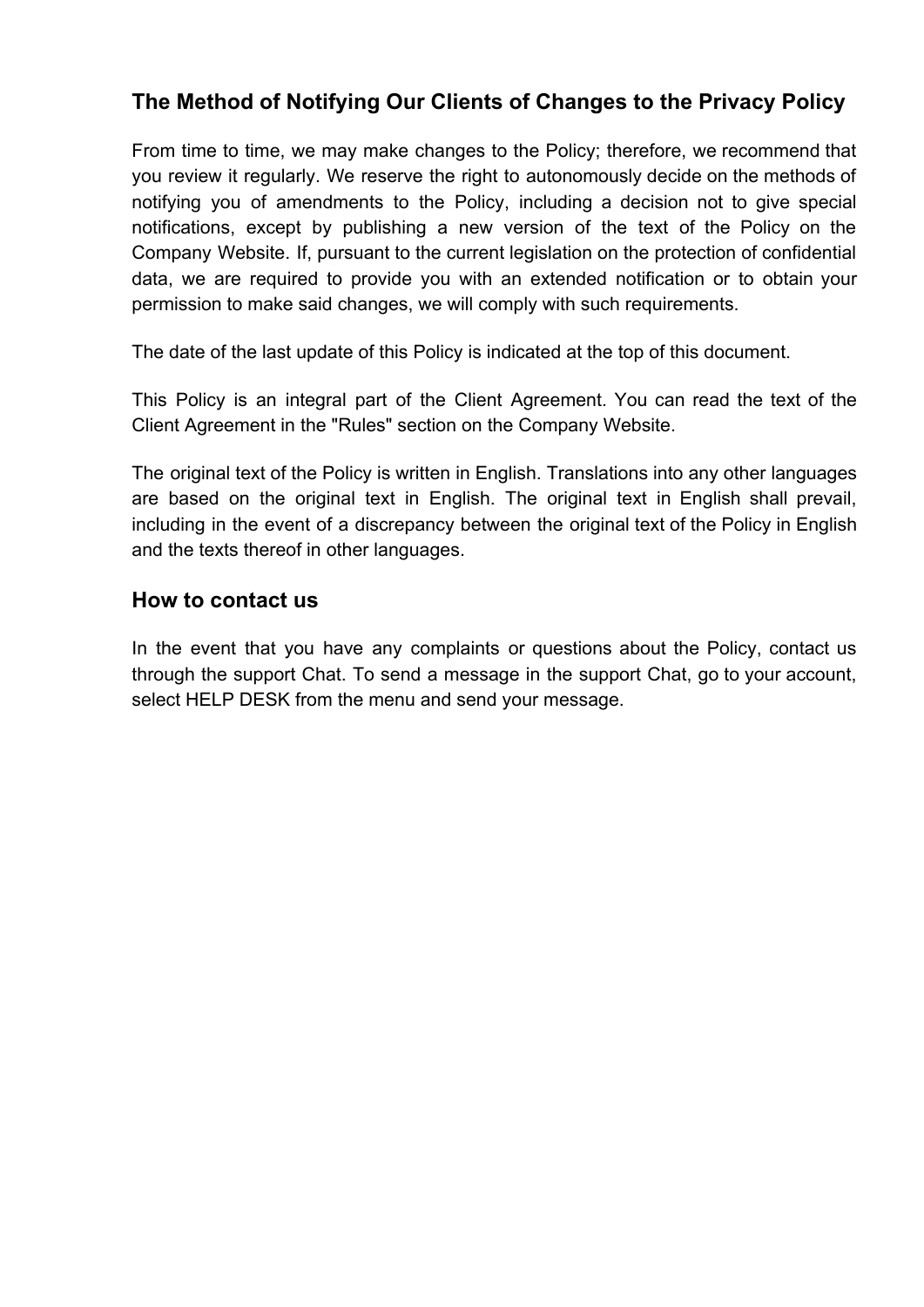# **Cookies Policy**

#### **What Cookies Are**

When interacting with the Company Website, the use of your browser may lead to storing cookies. Cookies are small amounts of data. They help improve the use of the website and provide a personalized service. In addition, cookies help us comply with certain legal requirements.

Cookies are not capable of transmitting viruses or install malicious programs on your computer.

## **What Kinds and Types of Cookies We Use and Why**

Different types of cookies perform different functions. We use cookies for the following purposes:

- $\bullet$  to save the settings you are using (e.g., language);
- to use the account when placing bets;
- to use the account for the whole duration of your use of the Company Website;
- to collect information about technical problems on the Company Website;
- to collect information about your use of the Company Website for marketing purposes;
- to detect violations of the Client Agreement, e.g. cookies that allow us to detect duplicate or linked accounts, as well as misuse of bonuses;
- for obtaining information on the device you use when interacting with the Company Website (e.g. device type, geographical location, browser information, and IP address);
- to comply with certain legal requirements, such as money laundering and social responsibility for countering the use of our services for the financing of terrorism;
- to determine the jurisdiction wherefrom you are placing your bet (for the purpose of complying with local legislation).

We obtain information from the cookies we use only at the time that you visit the Company Site.

Data obtained from our use of cookies may be transferred to third parties if we are required to disclose such information on the basis of applicable laws.